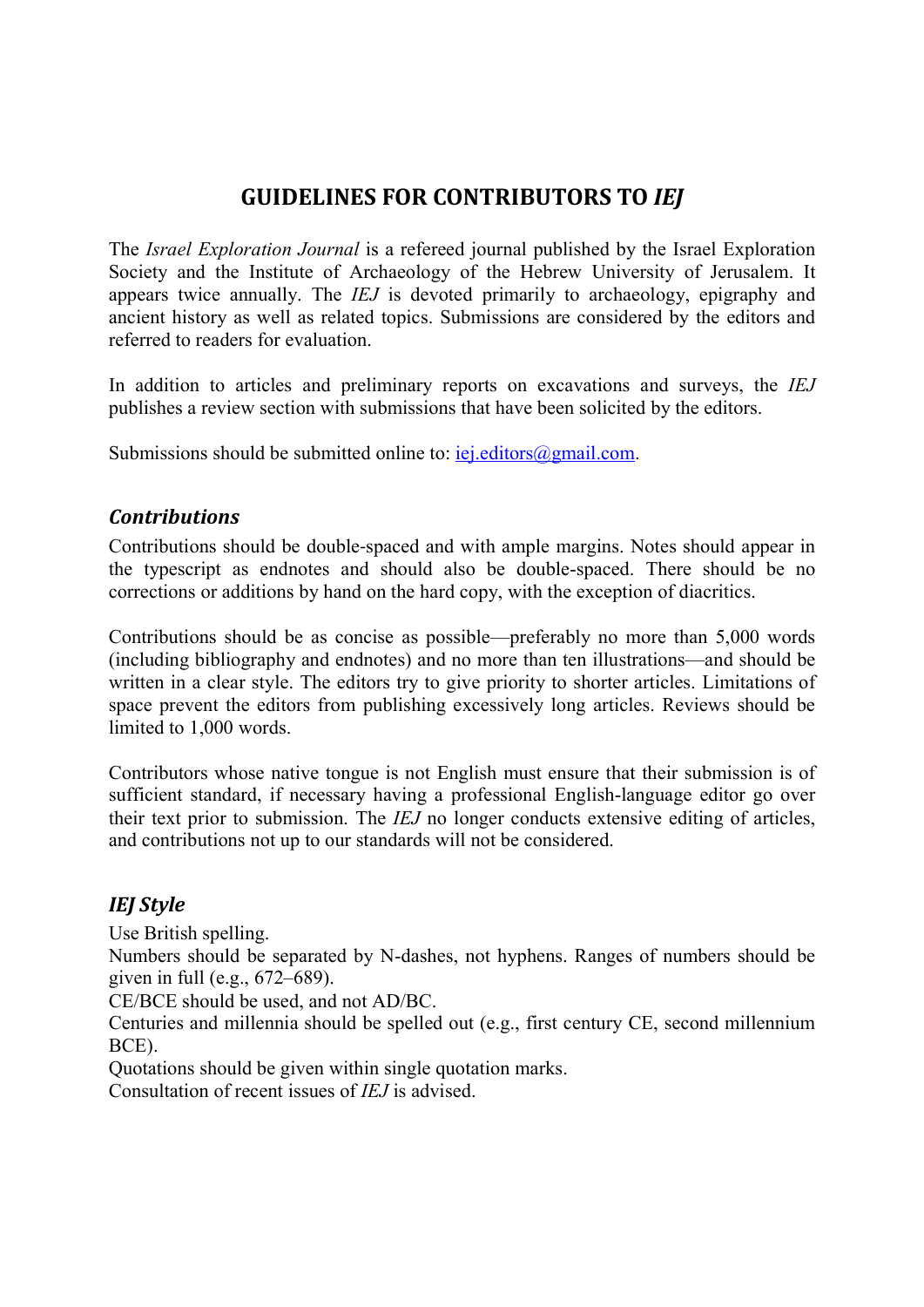#### Bibliographical References and Footnotes

Citations of one or two references should appear within parentheses in the text. In order to avoid breaking the flow of the text, long references should appear as footnotes, as should tangential discussions. Long footnotes should be avoided. References should consist of the author's last name, year of publication and relevant sections, page numbers, lines, etc. If the source is co-authored by more than three collaborators, the references should include the first author's name, followed by *et al*. The full page reference should be given, and not f. or ff. For example:

Goren et al. 2005: 21–34

Yardeni 1999: 70, n. 14

A list of all works cited, in alphabetical order by last name, should appear in a reference list at the end of the article.

In the case of multiple authors, all names should appear in this citation.

Only the abbreviations listed on the inner back cover of the *IEJ* should be used; other publications should be referred to in full.

We generally do not cite the name of the series.

The format of the references should be according to the following examples:

#### Articles

Shatzman, I.

1983 The Beginning of the Roman Defensive System in Judaea, American Journal of Ancient History 8: 130–160

Tov, E.

1999 The Characterization of the Additional Layer of the Masoretic Text of Jeremiah, EI 26: 55–63 (Hebrew)

#### Books

Oded, B.

1977 Judah and the Exile, in Hayes, J.H. and Miller, J.M., Israelite and Judaean History, London: 435–489

Macalister, R.A.S.

1912 Excavation of Gezer 2, London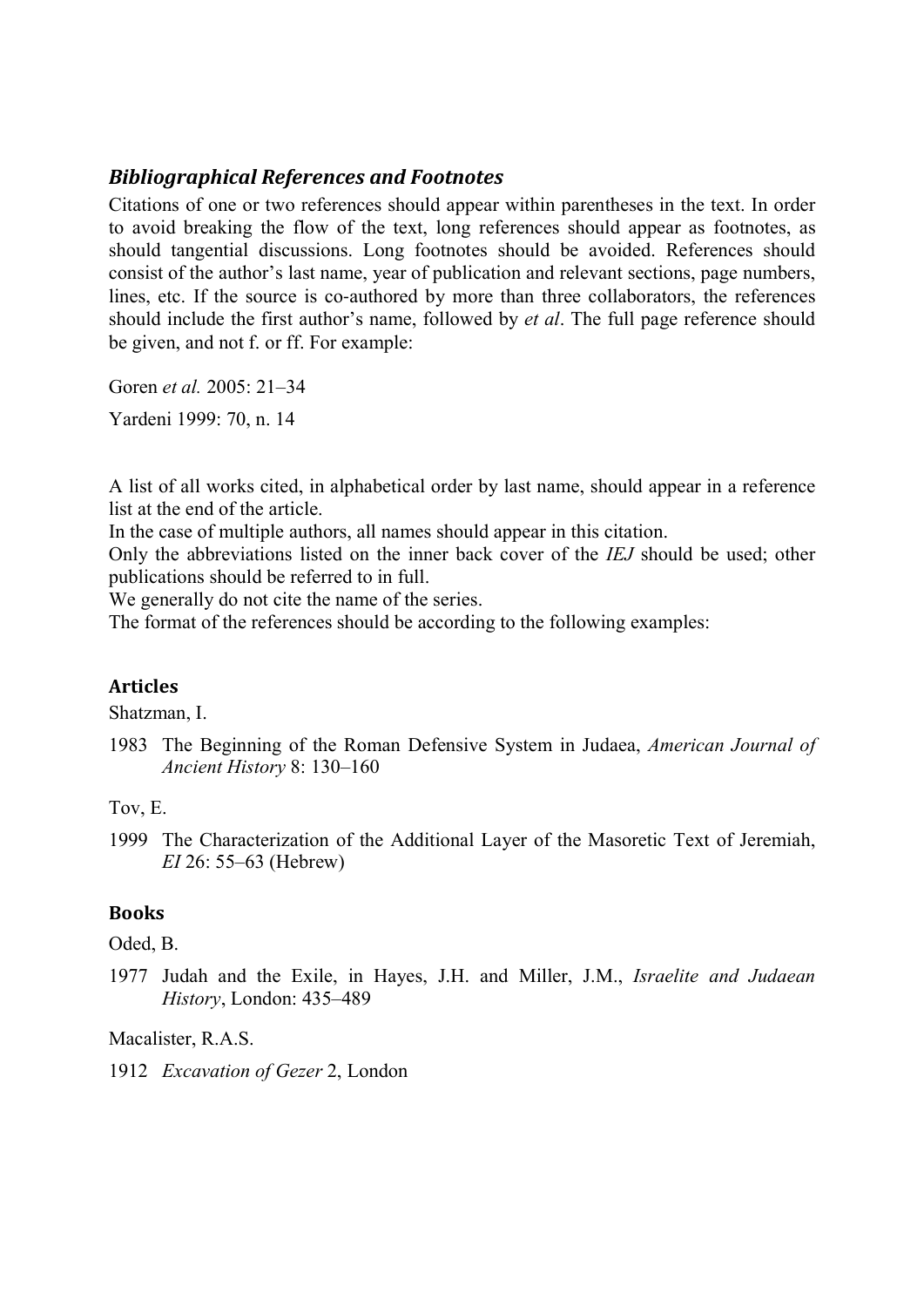Naveh, J.

1978 On Stone and Mosaic, Jerusalem (Hebrew)

Stern, E.

1982 Material Culture of the Land of the Bible in the Persian Period, Warminster

#### Theses

Lewis, T.J.

1986 Cults of the Dead in Ancient Israel and Ugarit (unpublished Ph.D. diss., Harvard University), Cambridge MA

If more than one chapter in a book is cited, the book should appear as a separate item in the bibliographical list. For example:

Dever, W.G.

1998 Israelite Origins and the 'Nomadic Ideal', in Gitin, Mazar and Stern 1998: 220– 237

Gitin, S., Mazar, A. and Stern, E.

1998 (eds.), Mediterranean Peoples in Transition. Thirteenth to Early Tenth Centuries BCE, Jerusalem

Ussishkin, D.

1998 The Destruction of Megiddo at the End of the Late Bronze Age and Its Historical Significance, in Gitin, Mazar and Stern 1998: 197–219

Where multiple works by the same author are cited, the list should appear in the following form:

Kitchen, K.A.

- 1998 Egyptians and Hebrews, from Raamses to Jericho, in Ahituv, S. and Oren, E.D. (eds.), The Origin of Early Israel—Current Debate, Beer Sheva: 65–131
- 1982a Pharaoh Triumphant. Life and Times of Ramesses II, Warminster
- 1982b Ramesside Inscriptions IV, Oxford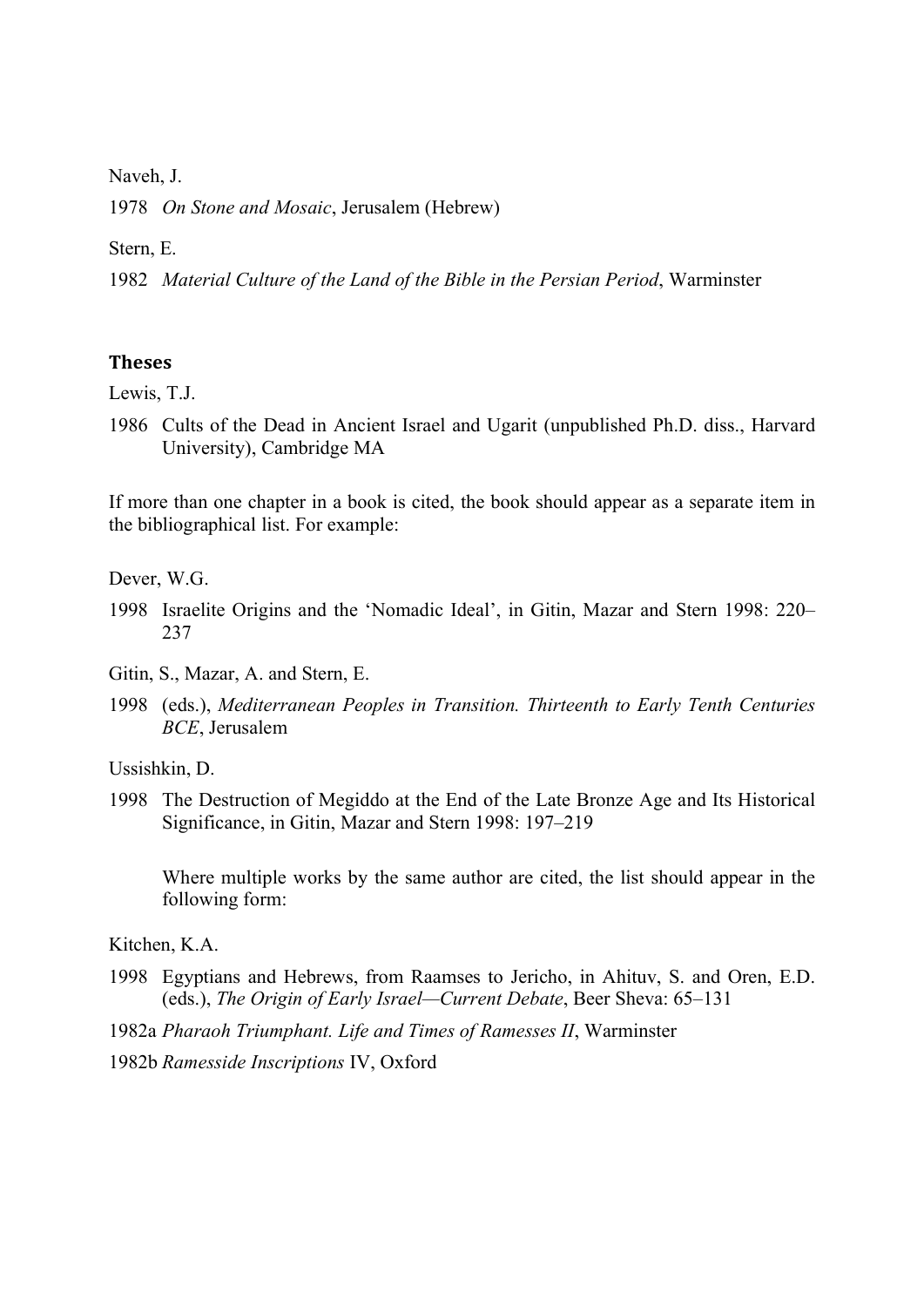# Illustrations

In order to speed up and improve the production of your paper, as well as minimizing the risk of problems occurring in the publication process, we request that you follow these guidelines for submission of your illustrations in digital format. If necessary, please consult a professional photographer or graphic artist in order to submit the illustrations as required. If you prefer, you may, of course, submit the illustrations in non-digital format, as photographic slides or prints, or as original (non-scanned) line drawings.

## Labeling of Illustration Files

Each figure should be given as a separate file, clearly titled with the name of the author and the number of the figure (e.g., cohen fig 1). The captions should be provided as a separate list.

## Acceptable Artwork Forms

Digital illustrations should preferably be submitted as TIFF files. Files saved by a commercial-quality graphic program (such as Adobe Photoshop or Adobe Illustrator) are generally the most reliable. You should avoid using applications that cannot save directly in TIFF format.

The JPEG file format uses a compression which, depending on the setting, may render the file unsuitable for print standards. If you submit JPEG files, please be sure to save them at the highest quality available and at the correct resolution for the artwork type (see below).

## Unacceptable Artwork Forms

Graphics created using PowerPoint, Excel, Word, and WordPerfect are low-resolution images that are not suitable for professional reproduction, and will not be accepted for production. Line drawings created by AutoCAD are also unacceptable.

## Resolution

Photographs should be at least 300 dpi when sized appropriately for production (generally 12.5 cm. width). Many home cameras produce low-resolution images (usually 72 dpi), which are suitable for screen display, but are far below acceptable standards for print reproduction. Consequently, the fact that you can see the graphics on your screen does not automatically entail that it is suitable for production.

Line drawings should be at least 600 dpi when sized appropriately for production.